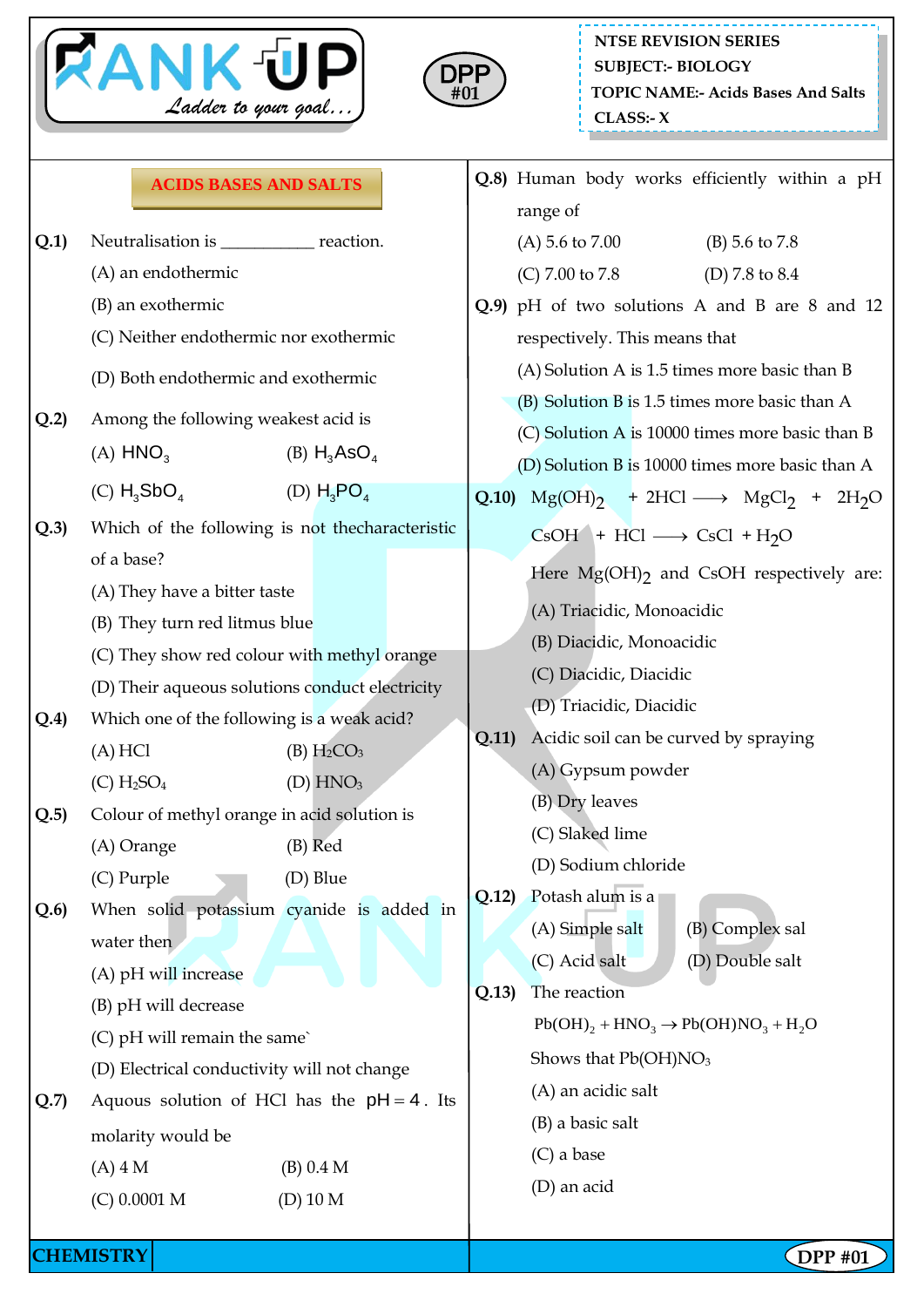



| Q.14) | Which of the following can form more than        |                                                    | (A) Plaster of Paris                                      | $(B)$ CaSO <sub>4</sub> H <sub>2</sub> O |  |  |
|-------|--------------------------------------------------|----------------------------------------------------|-----------------------------------------------------------|------------------------------------------|--|--|
|       | one acid salt?                                   |                                                    | $(C)$ NaHCO <sub>3</sub>                                  | (D) $CaCO3$                              |  |  |
|       | (A) CH <sub>3</sub> COOH                         |                                                    | Q.21) Bleaching powder is prepared commercially by        |                                          |  |  |
|       | $(B) H_3PO_4$                                    |                                                    | (A) Reaction of chlorine with slaked lime                 |                                          |  |  |
|       | (C) CH <sub>3</sub> CH <sub>2</sub> COOH         |                                                    | (B) Reaction of hydrochloric acid with lime               |                                          |  |  |
|       | $(D)$ HCl                                        | (C) Reaction of chlorine with carbon dioxide       |                                                           |                                          |  |  |
| Q.15  | All metallic oxides dissolve in water to give:   |                                                    | (D) none of these                                         |                                          |  |  |
|       | (A) Acidic hydroxides                            | Q.22) Anhydrous calcium sulphate is called         |                                                           |                                          |  |  |
|       | (B) Basic hydroxide                              |                                                    | (A) Dead burnt plaster                                    |                                          |  |  |
|       | (C) Amphoteric hydroxides                        |                                                    | (B) Plaster of paris                                      |                                          |  |  |
|       | (D) None                                         |                                                    | (C) Gypsum                                                |                                          |  |  |
| Q.16  | When zinc reacts with sodium hydroxide, the      |                                                    | (D) None of these                                         |                                          |  |  |
|       | products formed are                              |                                                    | Q.23) Hygroscopic substances are                          |                                          |  |  |
|       | (A) Zinc hydroxide and sodium                    |                                                    | $(A)$ CaCl <sub>2</sub>                                   | (B) H <sub>2</sub> SO <sub>4</sub>       |  |  |
|       | (B) Sodium zincate and water                     |                                                    | (C) Both of these                                         | (D) None of these                        |  |  |
|       | (C) Sodium zincate and hydrogen                  |                                                    | Q.24) The neutral oxide is                                |                                          |  |  |
|       | (D) Sodium zincate and oxygen                    |                                                    | $(A)$ CO                                                  | $(B)$ SnO <sub>2</sub>                   |  |  |
| Q.17  | Which of the following is used as raw            |                                                    | (C) ZnO                                                   | $(D)$ SiO <sub>2</sub>                   |  |  |
|       | material in solvay's process                     |                                                    | Q.25) A solution reacts with crushed egg-shells to give a |                                          |  |  |
|       | $(B)$ CaCO <sub>3</sub><br>$(A)$ NH <sub>3</sub> | gas that turns that lime-water milky. The solution |                                                           |                                          |  |  |
|       | $(C)$ NaCl<br>(D) All of these                   |                                                    | contains-                                                 |                                          |  |  |
| Q.18  | Product of electrolysis of molten NaCl using     |                                                    | (A) NaCl                                                  | $(B)$ HCl                                |  |  |
|       | Pt electrode will be                             |                                                    | (C) LiCl                                                  | (D) KCl                                  |  |  |
|       | $(A)$ Na<br>$(B)$ $Cl2$                          |                                                    | Q.26) Noble metals are dissolved in -                     |                                          |  |  |
|       | (D) Both $(A)$ and $(B)$<br>$(C)$ $H_2$          |                                                    | $(A)$ Conc. $HNO3$                                        | (B) Conc. HCl                            |  |  |
| Q.19  | Which of the following are efflorescent salts?   |                                                    | $(C)$ Conc. $H_2SO_4$                                     | (D) Aqua-regia                           |  |  |
|       | (P) Washing soda                                 | Q.27) Soda ash is -                                |                                                           |                                          |  |  |
|       | (Q) Blue vitriol                                 |                                                    | $(A) Na2CO3H2O$                                           | B)Na <sub>2</sub> CO <sub>3</sub>        |  |  |
|       | (R) Epsom salt                                   |                                                    | $(C)$ NaOH                                                | $(D)$ NaHCO <sub>2</sub>                 |  |  |
|       | (S) Green vitriol                                |                                                    | Q.28) Common name of $H_2SO_4$ is-                        |                                          |  |  |
|       | $(B)$ R, S<br>$(A)$ P, Q                         |                                                    | (A) Oil of vitriol                                        | (B) Muriatic acid                        |  |  |
|       | $(C)$ P, Q, R<br>$(D)$ P, Q, R, S                |                                                    | (C) Blue vitriol                                          | (D) Green vitriol                        |  |  |
| Q.20) | Which is used in fire extinguisher               |                                                    | Q.29) Caustic soda is the common name for-                |                                          |  |  |
|       | <b>CHEMISTRY</b>                                 |                                                    |                                                           |                                          |  |  |
|       |                                                  |                                                    |                                                           | $\left[$ DPP #01                         |  |  |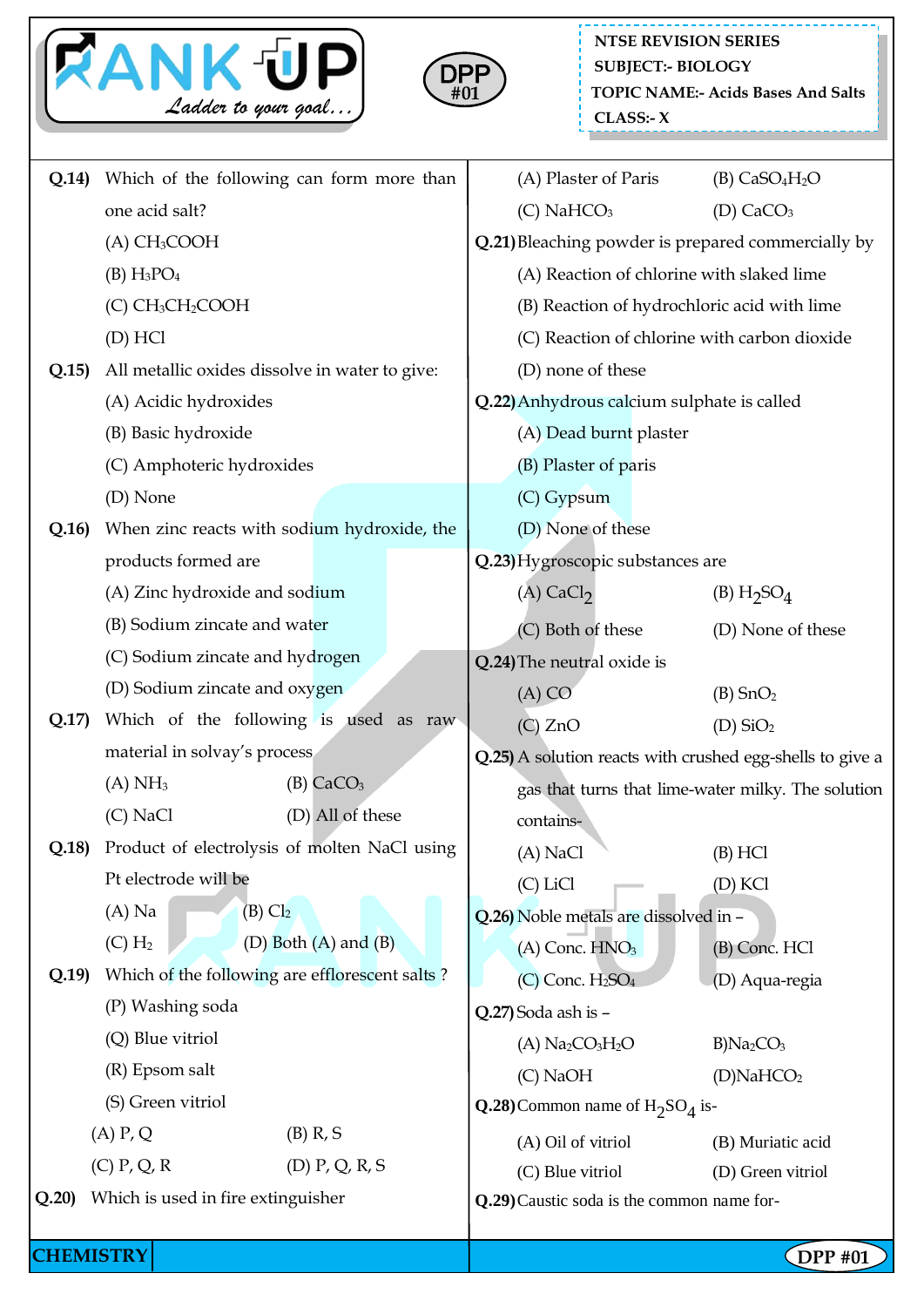



**NTSE REVISION SERIES TOPIC NAME:- Acids Bases And Salts CLASS:- X SUBJECT:- BIOLOGY**